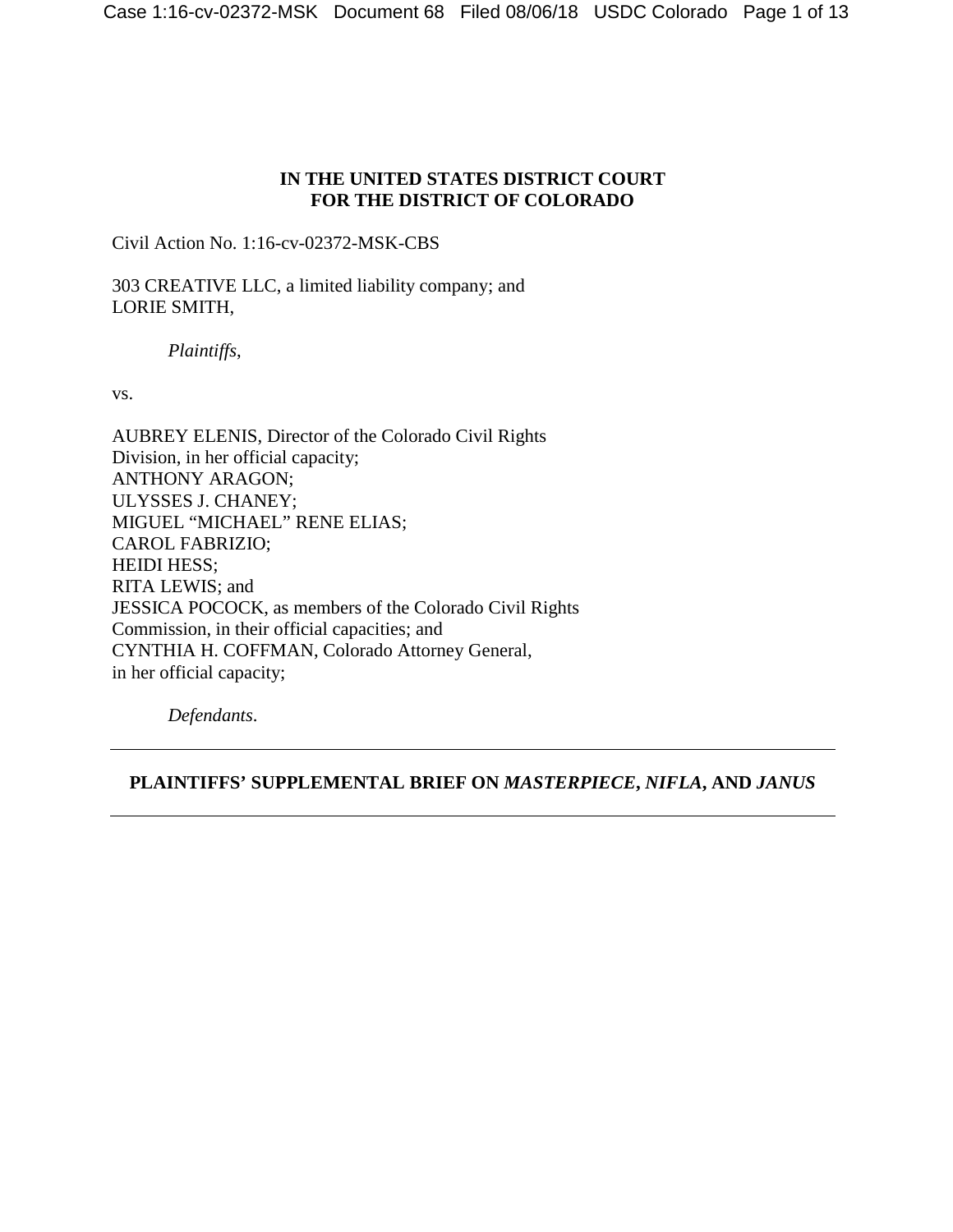# **TABLE OF CONTENTS**

| $\mathbf{I}$ .  | Colorado violates the Free Exercise Clause by banning Lorie's statement because of |  |  |
|-----------------|------------------------------------------------------------------------------------|--|--|
| $\mathbf{II}$ . | Colorado violates the Free Speech Clause because it bans Lorie's website statement |  |  |
|                 |                                                                                    |  |  |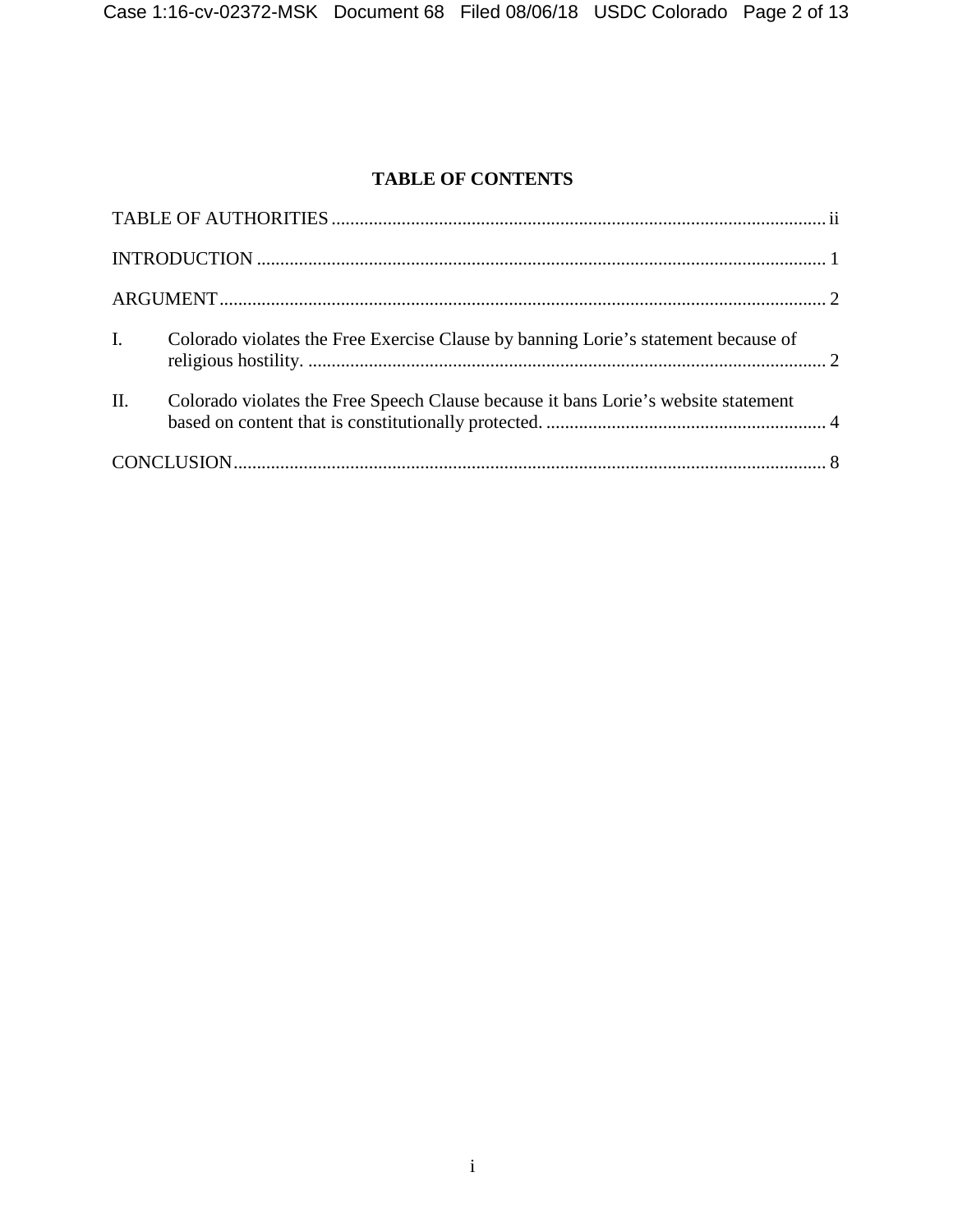## **TABLE OF AUTHORITIES**

## **Cases**

| Brush & Nib Studio, LLC v. City of Phoenix,                                       |  |
|-----------------------------------------------------------------------------------|--|
| Hurley v. Irish-American Gay, Lesbian & Bisexual Group of Boston,                 |  |
| Janus v. American Federation of State, County, & Municipal Employees, Council 31, |  |
| Masterpiece Cakeshop, Ltd. v. Colorado Civil Rights Commission,                   |  |
| National Institute of Family & Life Advocates v. Becerra ("NIFLA"),               |  |
| Reed v. Town of Gilbert,                                                          |  |

## **Other Authorities**

*Autumn Scardina v. Masterpiece Cakeshop Inc.*, Charge No. CP2018011310 (Colo. Civil Rights Commission June 28, 2018)....................3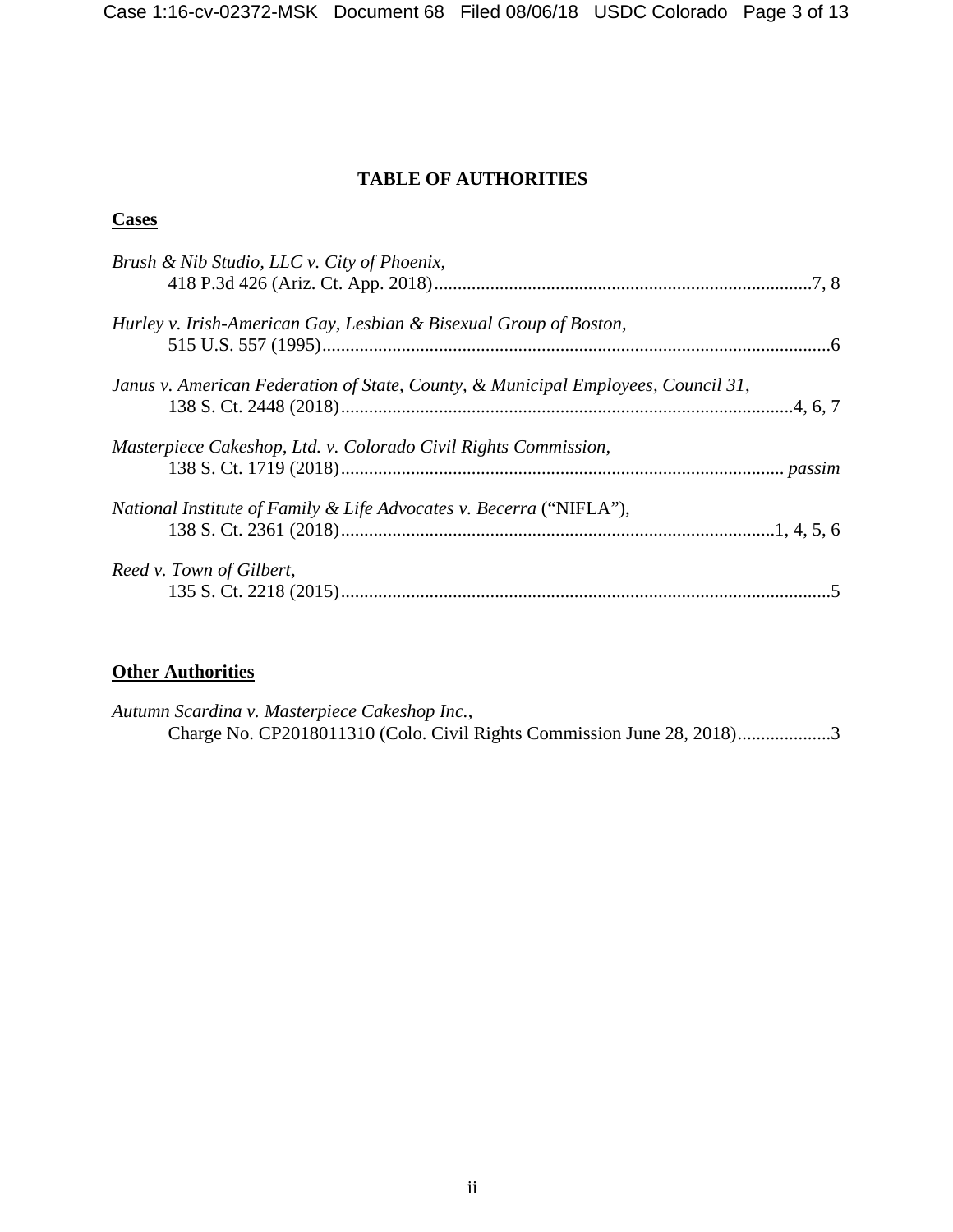#### **INTRODUCTION**

Web designer Lorie Smith<sup>1</sup> seeks to stop Colorado from applying the Colorado Anti-Discrimination Act ("CADA") to stop her from posting a religiously motivated statement on her website, compel her to create websites with objectionable content, and target her faith for punishment. Although this Court dismissed Lorie's challenge to the provision compelling her to create websites, Lorie still wants to post her statement and CADA still forbids this. That violates the Constitution for two reasons that recent Supreme Court decisions affirm.

First, Colorado applies CADA to silence Lorie because of her religious beliefs. But *Masterpiece Cakeshop, Ltd. v. Colorado Civil Rights Commission teaches that the government* cannot act with "hostil[ity] to the religious beliefs of [its] citizens." 138 S. Ct. 1719, 1731 (2018). Here, the same state is applying the same law to target a person holding the same religious beliefs while reciting the same rhetoric *Masterpiece* condemns—calling Lorie's beliefs "offensive" and "discriminatory." Defs.' Resp. to Pls.' Mot. for Summ. J. and Mem. in Supp. 6- 8, 20 ("MSJ Resp."), ECF No. 50. Yet Colorado does not condemn secular views and allows secular speakers (the three bakers mentioned in *Masterpiece*) to escape punishment. This rhetoric and inconsistency prove the hostility the Free Exercise Clause condemns.

Second, Colorado applies CADA to ban Lorie's statement based on its content and viewpoint—content explaining her religious reasons for not creating websites celebrating samesex marriage. Content-based restrictions trigger strict scrutiny. *Nat'l Inst. of Family & Life Advocates v. Becerra* ("NIFLA"), 138 S. Ct. 2361, 2371 (2018). Colorado tries to avoid this scrutiny, arguing that it can ban Lorie's statement because it describes mere "conduct." MSJ Resp. 13. But choosing what website content to create is not simply conduct; it's protected speech—Lorie's editorial judgment to choose what she can and cannot say. Because Lorie can decline to create websites, Colorado cannot ban her speech saying so.

<sup>&</sup>lt;sup>1</sup> In this brief, "Lorie Smith" and "Lorie" refer to both plaintiffs.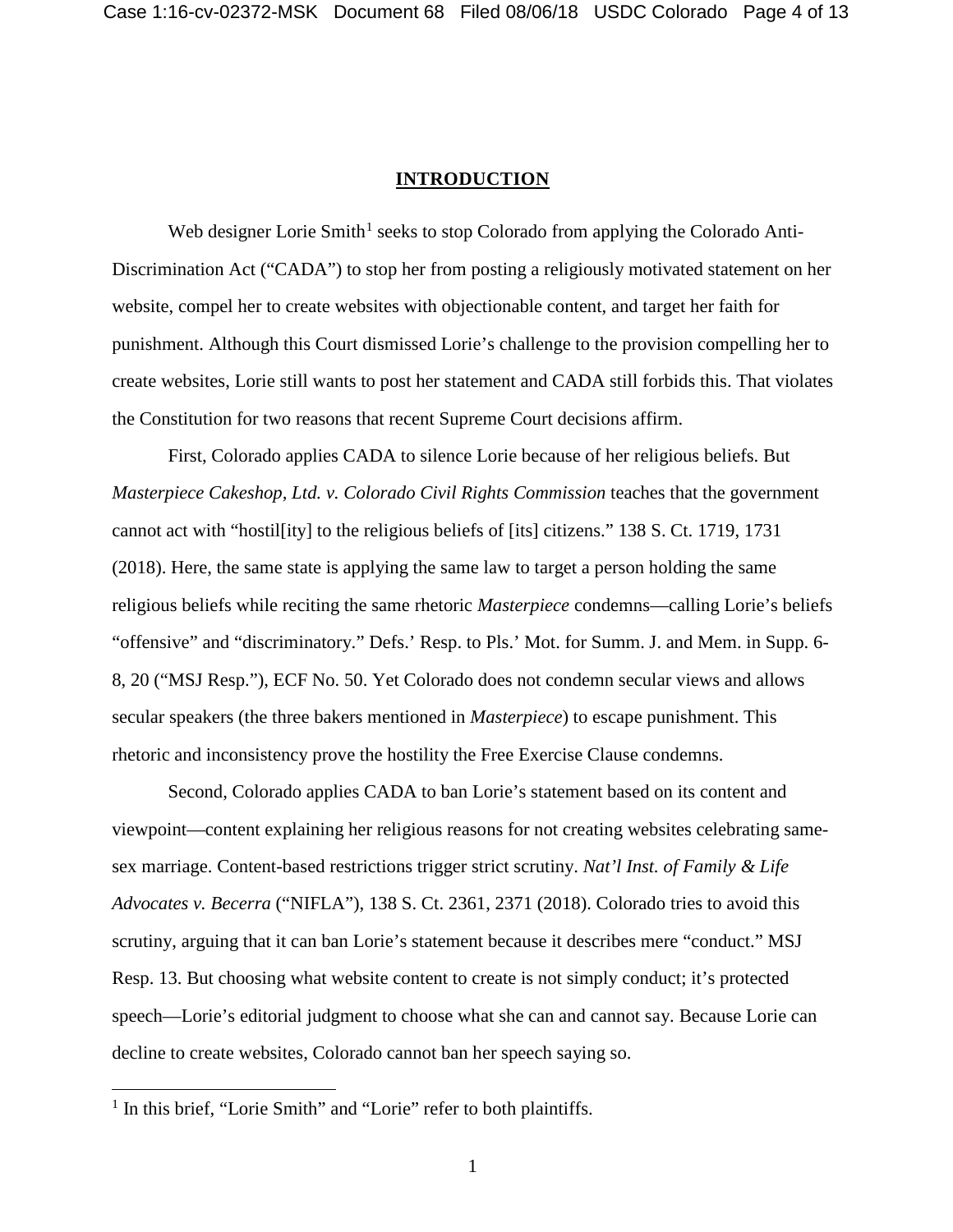In sum, Colorado is not protecting the right of its citizens to express and live "the principles that are so fulfilling and so central to their lives and faith." *Masterpiece*, 138 S. Ct. at 1727 (citation omitted). This Court should ensure that Lorie is free to express and live consistently with her beliefs.

#### **ARGUMENT**

## **I. Colorado violates the Free Exercise Clause by banning Lorie's statement because of religious hostility.**

According to *Masterpiece*, public accommodation laws may not be applied with hostility toward religious beliefs. Colorado violated that command in *Masterpiece* and continues to do the same here. That hostility is obvious in two ways.

First, Colorado applied CADA against Jack Phillips—who holds the same beliefs about marriage as Lorie—and Colorado spoke against those beliefs, showing "clear and impermissible hostility toward [his] sincere religious beliefs." 138 S. Ct. at 1729. According to officials, Phillips "can believe 'what he wants to believe,' but cannot act on his religious beliefs 'if he decides to do business in the state'"; Phillips must "compromise" his religious beliefs if he wants to do business in Colorado; and officials accused Phillips of using his faith to excuse discrimination. *Id.* ("Freedom of religion and religion has been used to justify all kinds of discrimination throughout history, whether it be slavery…the holocaust…we can list hundreds of situations where freedom of religion has been used to justify discrimination.") Officials even described Phillip's faith as "one of the most despicable pieces of rhetoric that people can use." *Id*.

Colorado has never rectified those statements. It has not retrained enforcement officials or altered operating policies. At most, Colorado downplays those comments in this litigation stating they do "not reflect the views of all Commissioners." MSJ Resp. 7 fn.2. But *Masterpiece* rejected that argument. *Masterpiece*, 138 S. Ct. at 1729-30 (stating that the "statements cast

2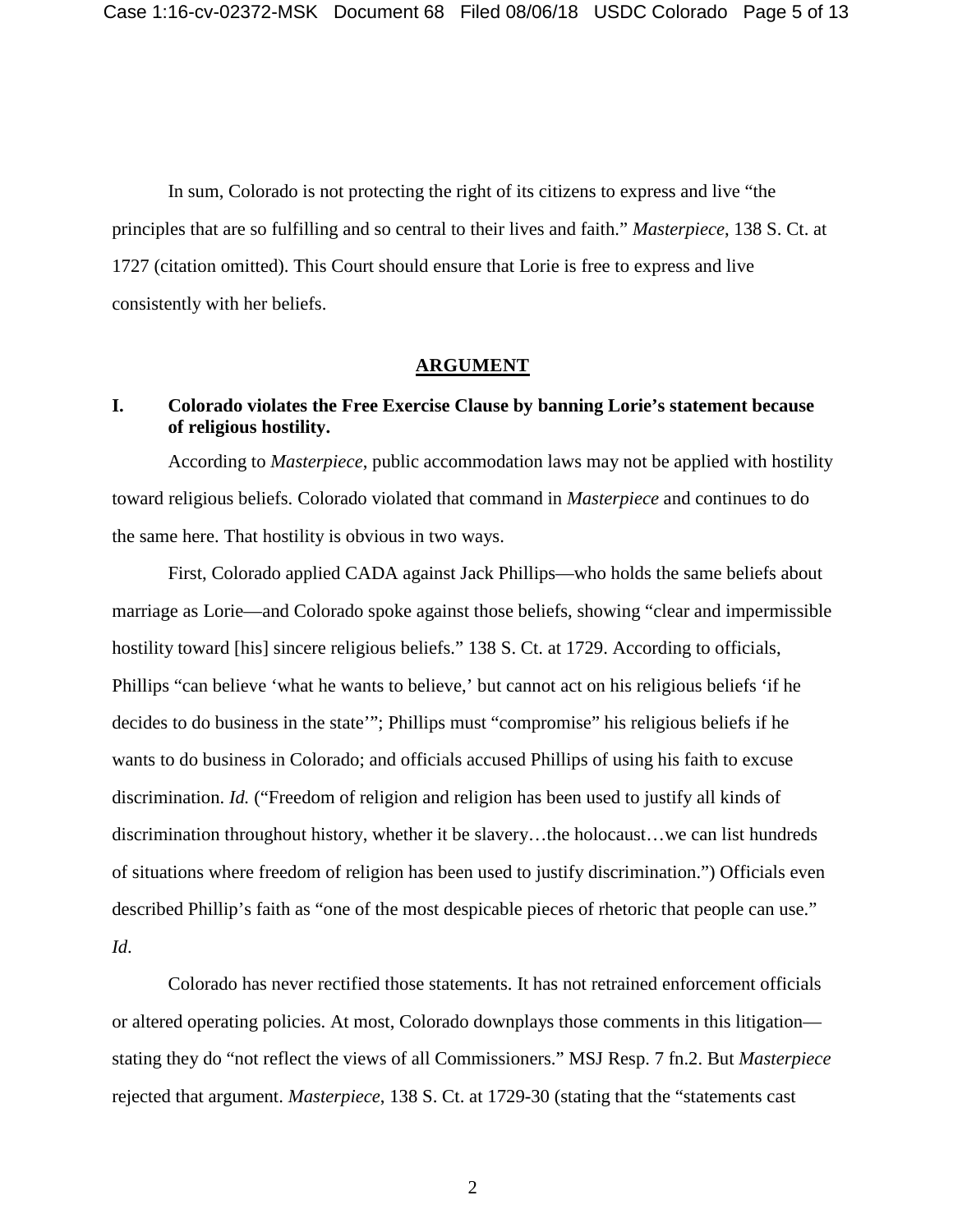doubt on the fairness and impartiality" because "no objection to these comments" was made by other officials and the comments were never "disavowed in the briefs"). If statements by a few officials criticizing religious beliefs reveal the system's mistreatment of Phillips, those statements also prove mistreatment of Lorie, *who holds the same beliefs.*

Worse, Colorado uses the same disparaging rhetoric to describe Lorie's beliefs throughout this litigation. Colorado has argued that Lorie must compromise her beliefs to do business in Colorado. MSJ Resp. 11; Defs.' Resp. to Pls.' Mot. for Prelim. Inj. 15-16 ("MPI Resp."), ECF No. 38. It has accused Lorie of "assert[ing] her religious beliefs as a reason to discriminate," MPI Resp. 2, 6; Defs.' Mot. to Dismiss V. Compl for Decl. and Inj. Relief 2 ("MTD"), ECF No. 37, and "using religion to perpetuate discrimination." MPI Resp. 22; MSJ Resp. 27-28. It has called the beliefs about marriage "derogatory" and "offensive." MPI Resp. 18; MSJ Resp. 8, 20. And it has compared Lorie's beliefs to invidious race discrimination. MPI Resp. 16-17; MTD 10; MSJ Resp. 6-7. These statements all indicate that Colorado will enforce its law against Lorie just as it did against Phillips and that it will do so with the same antireligious hostility.

Colorado's hostility toward Lorie's beliefs are confirmed in other ways. Mere weeks after Phillips prevailed in the Supreme Court, Colorado issued another probable-cause determination against him for allegedly violating CADA *again* when he declined to create a custom cake that expressed a message in violation of his religious beliefs. Determination in *Autumn Scardina v. Masterpiece Cakeshop Inc.*, Charge No. CP2018011310, dated June 28, 2018<sup>2</sup> Given this consistent targeting of people of faith, Lorie cannot hope to receive "the

 $2$  Colorado found probable cause of discrimination even though Phillips declined to create the requested cake because of its message, has never created that cake for anyone, and was targeted by the complainant, an attorney who—on the day the news broke that the Supreme Court would hear *Masterpiece*—asked Masterpiece Cakeshop for a custom cake with a "blue exterior and a pink interior" to "reflect[] … the fact that [he] transitioned from male-to-female." Exhibit 1.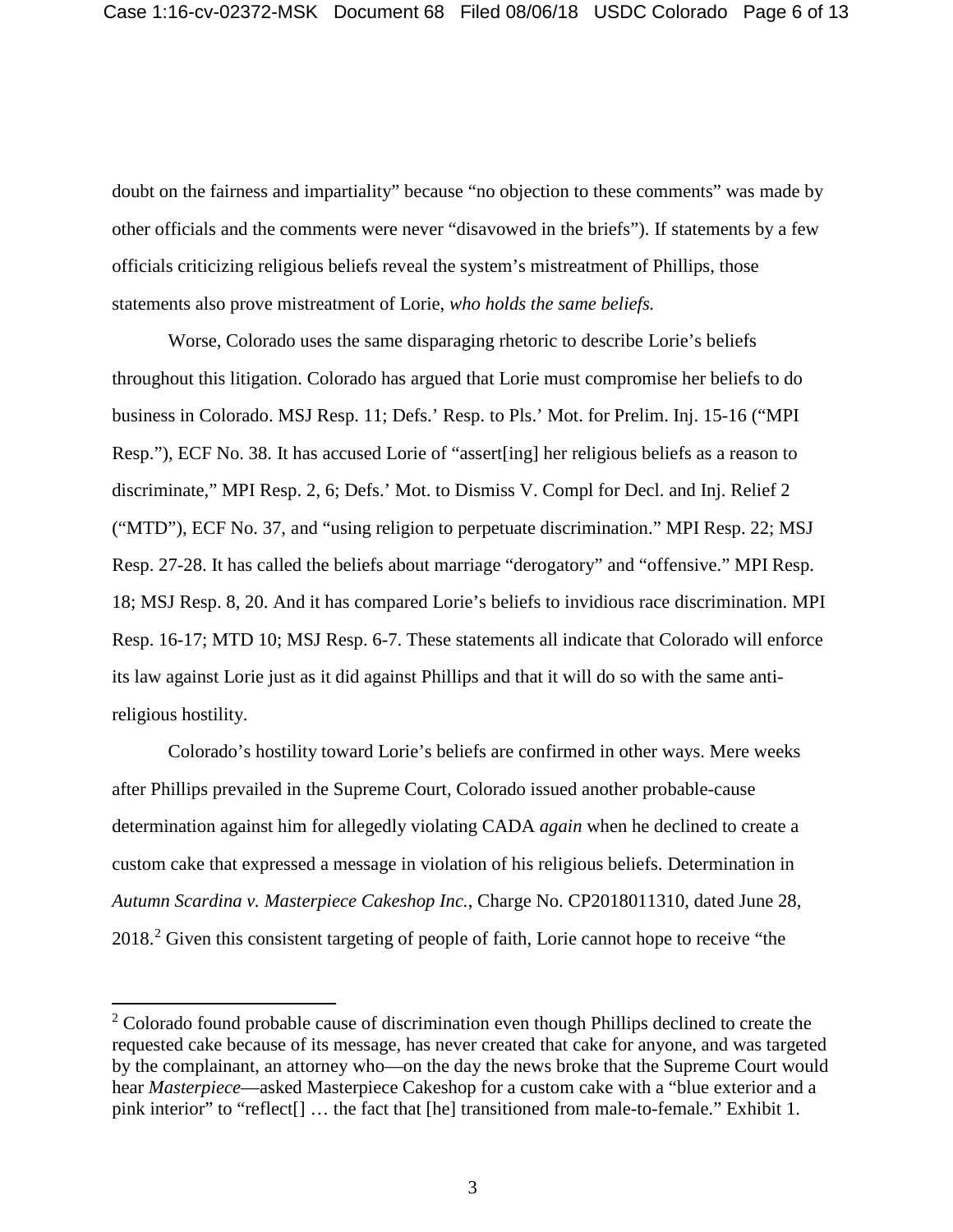neutral and respectful consideration of [her] claims" which she is due, *Masterpiece*, 138 S. Ct. at 1729, absent this Court's immediate intervention.

Colorado also showed hostility in *Masterpiece* by punishing Phillips for not creating cakes conveying objectionable messages but allowing three other bakeries to refuse to create cakes that they and the Commission found to convey "offensive" messages. 138 S. Ct. at 1730- 31. As the Supreme Court observed, "[a] principled rationale for the difference in treatment… cannot be based on the government's own assessment of offensiveness." *Id.* at 1731.

Colorado has not changed this inconsistent treatment. In this litigation, it has not disavowed its free pass for the three bakeries, or changed its law to clarify a different path. As a result, those bakeries and other speakers may continue to decline to create expression they think offensive and may also erect statements declining to create those offensive messages. Yet Lorie can do neither. Colorado displays the same hostility in banning Lorie's religiously motivated statement that it directed toward Phillips.

## **II. Colorado violates the Free Speech Clause because it bans Lorie's website statement based on content that is constitutionally protected.**

The Free Speech Clause also supports Lorie's right to publish her views. Under this Clause, the government cannot compel or ban speech because it "is essential to our democratic form of government" and "furthers the search for truth." *Janus v. Am. Fed'n of State, Cty., & Mun. Emps., Council 31*, 138 S. Ct. 2448, 2464 (2018). That is particularly true here where Lorie wants to speak about what website content she can and cannot create. Her right to speak is thus intertwined with her right to choose what she will and will not say.

Colorado infringes Lorie's right by banning her statement because of its content and view. If a statement explains why someone creates websites celebrating same-sex marriage, it is allowed. But Lorie's statement saying she *cannot* create those websites is banned. The restriction turns entirely on content and viewpoint. *NIFLA*, 138 S. Ct. at 2371 ("Content-based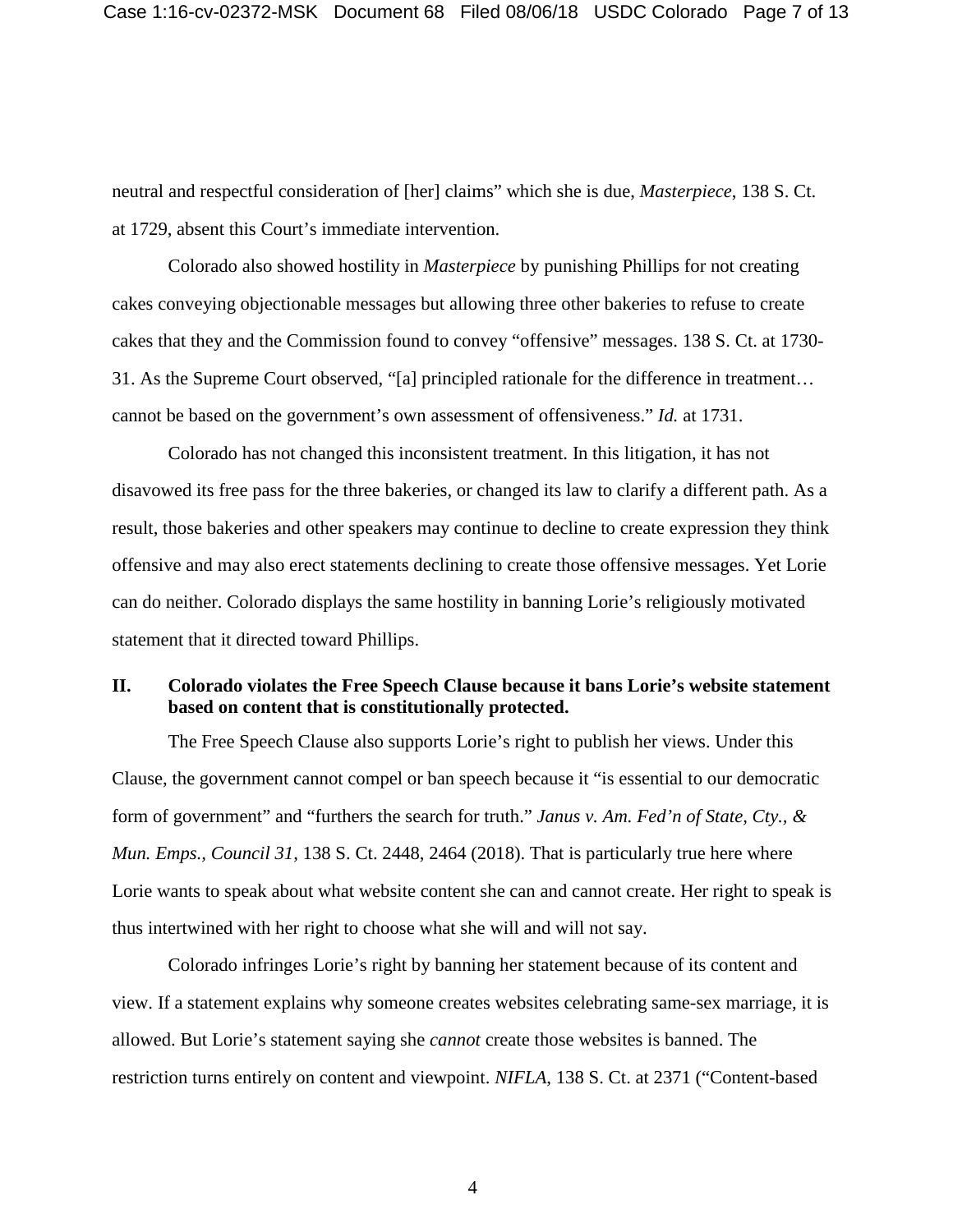regulations 'target speech based on its communicative content.'" (quoting *Reed v. Town of Gilbert*, 135 S. Ct. 2218, 2226 (2015)). Accordingly, it triggers strict scrutiny. *Id*. at 2371.

Colorado tries to avoid this scrutiny by characterizing Lorie's statement as "conduct," MPI Resp. 14-15, as "discriminat[ory]," MPI Resp. 2, 6; MTD 2, and thus illegal. The Supreme Court has rejected that position too, holding that "the religious and philosophical objections to gay marriage are protected views." *Masterpiece*, 138 S. Ct. at 1727; *accord id.* at 1729 (condemning statement comparing beliefs in marriage like Lorie's to "all kinds of discrimination through history").

Lorie's statement does not even describe conduct; it describes a constitutionally protected decision—the decision not to convey messages celebrating same-sex marriage. *Masterpiece* acknowledged this possibility, noting that "objections to gay marriage are ... in some instances protected forms of expression." *Id*. at 1727.

Significantly, Lorie creates website content for clients no matter their sexual orientation; she just will not create certain website content for anyone, such as content that disparages others, promotes violence, or celebrates same-sex marriage. Joint Statement of Stipulated Facts ¶ 66 ("Stipulated Facts"), ECF No. 49. That means her decision whether to create turns on the message, not the requestor—the what, not the who.<sup>3</sup> So when CADA compels Lorie to create

<sup>&</sup>lt;sup>3</sup> For example, Lorie will create website content celebrating opposite-sex marriage for a bride's homosexual father but will not create content celebrating same-sex marriage for a bride's heterosexual father. *See Masterpiece*, 138 S. Ct. at 1735 (Gorsuch, J., concurring) (noting this fact proved that "it was the kind of cake, not the kind of customer, that mattered to" Phillips). In *Masterpiece*, Justices Kagan and Breyer concurred that it is not unlawful for business owners to decline a request for an expressive item that "they would not have made for any customer," because doing so treats the requester "the same way they would have treated anyone else—just as [public accommodation law] requires." 138 S. Ct. at 1733 (Kagan, J., concurring). In other words, business owners do "not engage in unlawful discrimination" when they "would not sell[a] requested [item] to anyone.") *Id.* at 1733 n\*. Because Lorie declines websites with different content that are not "suitable for use at same-sex and opposite-sex weddings alike," her decisions do not turn on her clients' sexual orientation but on the content of their requested websites. *Id*. at 1733 n\*.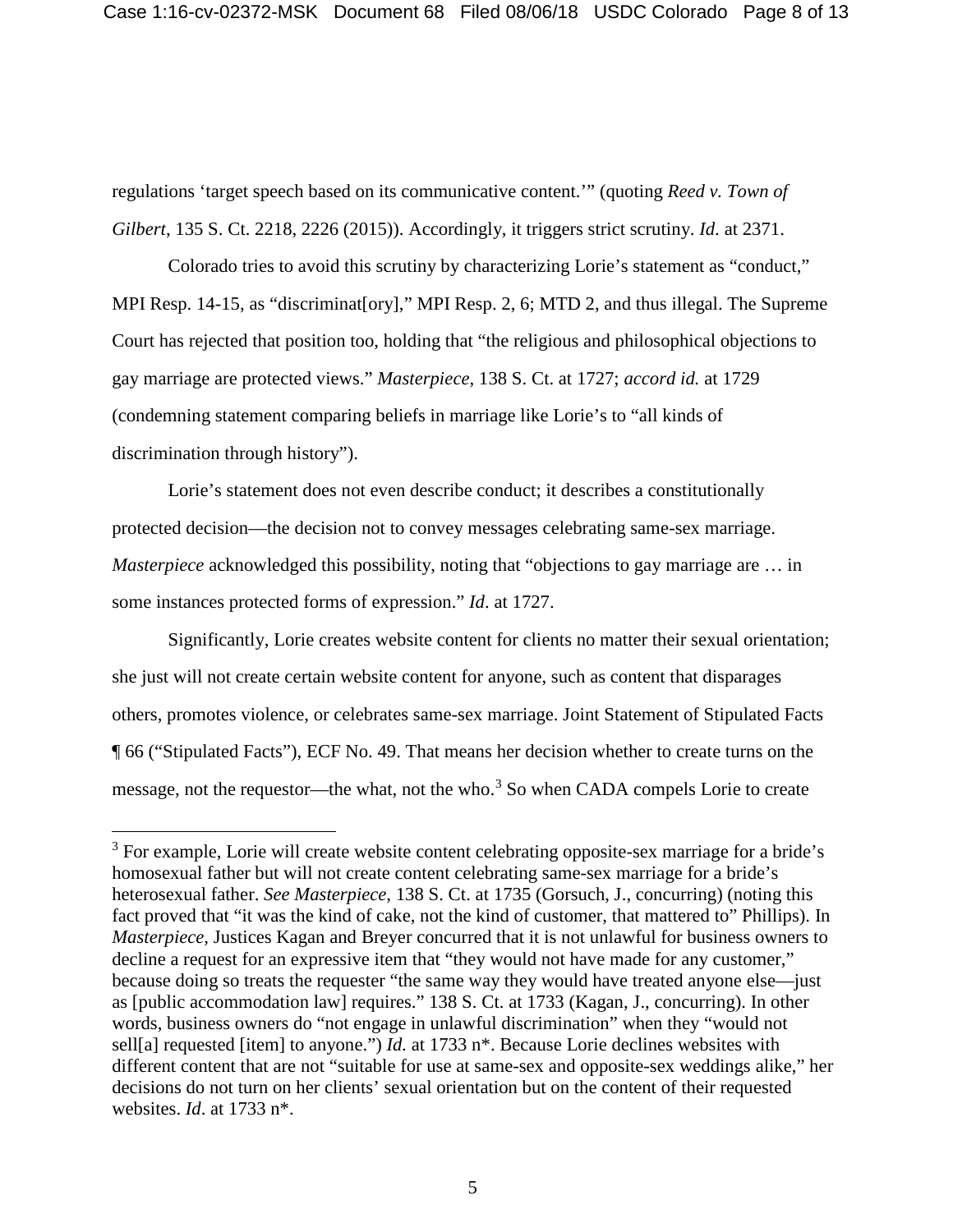website content, it does not regulate a "decision to refuse to serve persons based on their sexual orientation," MSJ Resp. 13; *see also* MPI Resp. 4, 18, 22, MTD 5; it regulates "the choice of a speaker not to propound a particular point of view." *Hurley v. Irish-Am. Gay, Lesbian & Bisexual Grp. of Bos.*, 515 U.S. 557, 572-75 (1995) (distinguishing an "intent to exclude homosexuals as such" from "disagreement" with a message promoting "unqualified social acceptance" of LGBT activities). That choice lies beyond the state's power to punish.

Thus Colorado cannot compel Lorie to create website content for two reasons. First, compelling this alters the content of Lorie's desired speech. Just like the law in *NIFLA* that compelled pro-life centers to discuss abortion, a law compelling Lorie to "speak a particular message" about marriage "alters the content" of her desired message and is a "content-based regulation of speech." 138 S. Ct. at 2371 (citation omitted). Second, compelling content creation severely burdens Lorie. "Compelling individuals to mouth support for views they find objectionable violates [a] cardinal constitutional command, and in most contexts, any such effort would be universally condemned." *Janus*, 138 S. Ct. at 2463. If merely forcing people "to subsidize … speech" they oppose is "tyrannical," then compelling Lorie to *create* objectionable content from scratch and publish it is unthinkable. *Id*. at 2464.

Colorado responds by dismissing Lorie's expression as something "reasonable observers would attribute" to those "being married," not her. MSJ Resp. 15. The respondents in *NIFLA* made similar arguments to no avail. Br. for Resp't at 43-44, *NIFLA*, 138 S. Ct. 2361 (2018) (No. 16-1140), 2018 WL 1027815, at \*43-44 (defending compelled disclosures because speakers can "expressly disavow" them and no one would think the disclosures "represent[ ] [their] personal choice"). The Supreme Court analysis ignored these arguments in its analysis. *NIFLA*, 138 S. Ct. at 2371-76. And for good reason. Such logic would allow officials to compel (or restrict) the speech of any commissioned speaker.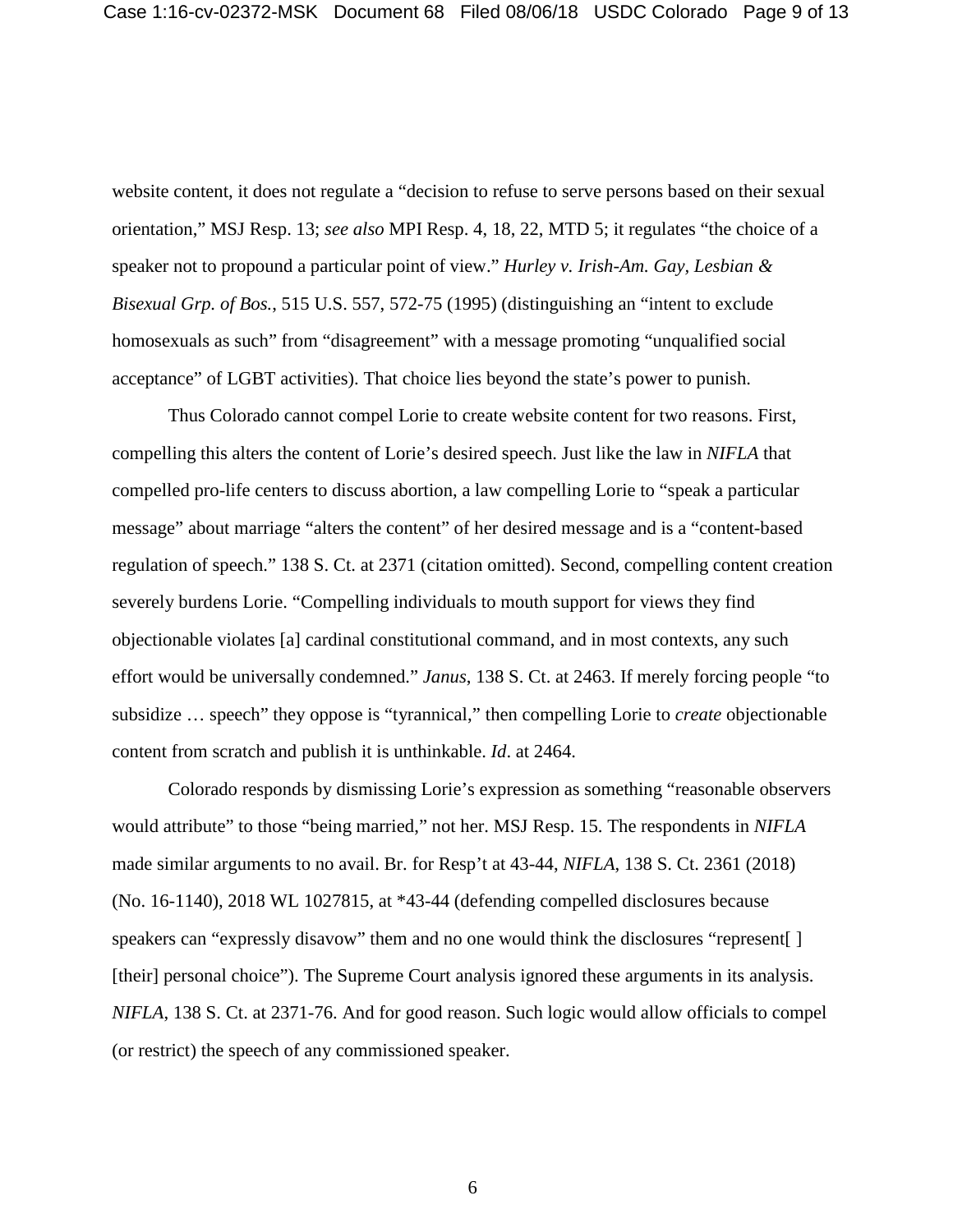Moreover, Colorado cannot explain why its attribution point justifies compelling Lorie's speech but not the speech of those declining to convey "anti-gay marriage symbolism." *Masterpiece,* 138 S. Ct. at 1721. That discrepancy demonstrated Colorado's hostility and inconsistency in *Masterpiece*. *Id*. It does here as well.

Undeterred, Colorado tries to frame CADA as regulating Lorie's "business operation" instead of her speech. MSJ Resp. 13. The respondents in *Masterpiece* made the same pitch. Br. for Resp'ts Charlie Craig & David Mullins at 20, *Masterpiece*, 138 S. Ct. 1719 (2018) (No. 16- 111), 2017 WL 4838415, at \*20 (arguing "generally applicable regulations of commercial conduct … do not violate the First Amendment"). Yet no justice in *Masterpiece* embraced the theory that public accommodation laws transform speech created for profit into conduct. The majority said facially neutral laws cannot force for-profit ministers to perform same-sex wedding ceremonies. *Masterpiece*, 138 S. Ct. at 1727. The same logic applies to other expression. Websites speak even when created for profit. And because websites speak, Colorado cannot compel Lorie to create websites or ban her from explaining which websites she creates.

This point also explains why Lorie's statement will not impose "a serious stigma on gay persons." *Id.* at 1729. Lorie's statement does not refuse to sell services based on someone's sexual orientation; it declines to create particular websites based on their content. The former is improper; the latter constitutionally protected. The former objects to someone's status; the latter objects to a particular message. It is therefore Lorie who suffers serious stigma, as her views are disparaged and her speech banned and compelled. *Janus* 138 S. Ct. at 2464 (explaining that compelling speech is "damag[ing]" and "always demeaning"). That violates the First Amendment.<sup>4</sup>

 <sup>4</sup> While Lorie primarily challenges Colorado's banned-speech provision as-applied, she also challenges one part of that provision facially and as-applied—the part banning statements indicating someone is unwelcome, objectionable, unacceptable, or undesirable. As Lorie has explained already, this language is vague, overbroad, and allows unbridled discretion. Pls.' Mot. for Summ. J. and Mem. in Supp. 47-49, 62-65, ECF No. 48; *see Brush & Nib Studio, LLC v.*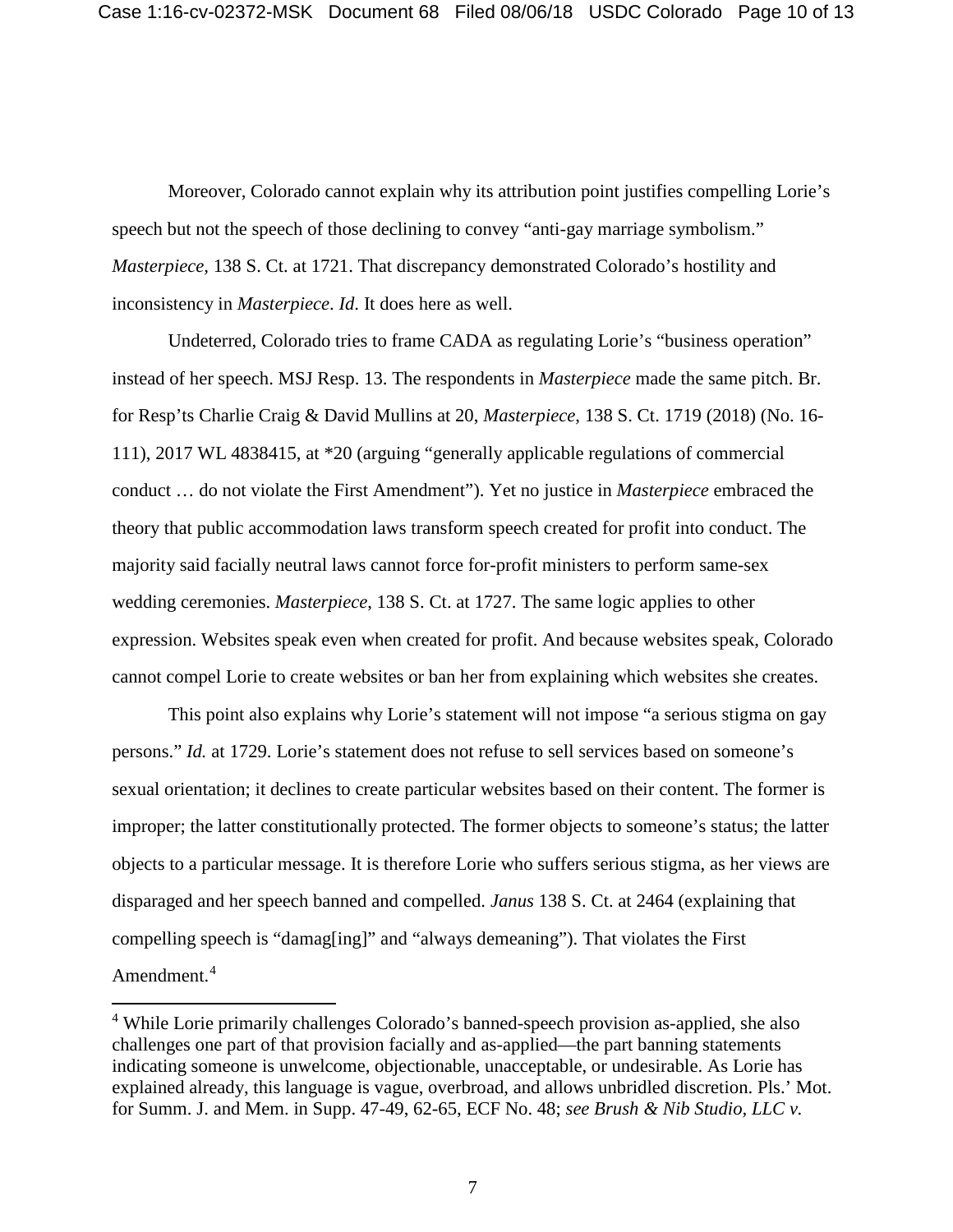#### **CONCLUSION**

*Masterpiece*, *NIFLA*, and *Janus* instruct courts to balance the rights of both LGBT citizens and those who believe in traditional marriage while not banning or compelling speech in the process. Lorie's proposal does precisely this. It allows Colorado to ban statements enacting discriminatory conduct. But it forbids Colorado from censoring content or targeting religion. With Lorie, Colorado has done the latter. This Court should restore the constitutional balance.

 $\overline{a}$ 

*City of Phoenix*, 418 P.3d 426, 442-43 (Ariz. Ct. App. 2018) (invalidating the same language in Phoenix's public accommodation law).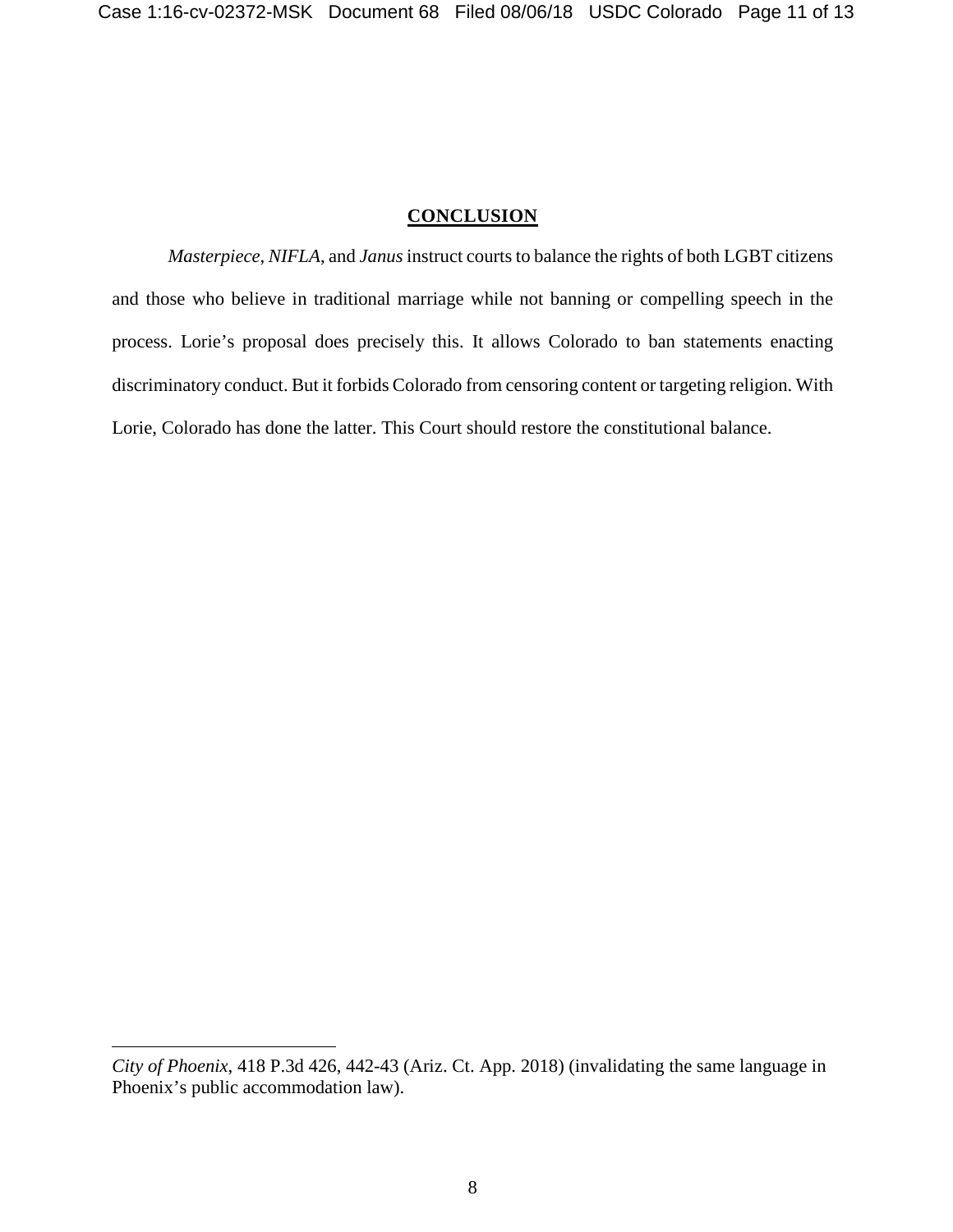Respectfully submitted this 6th day of August, 2018.

*s/ Jonathan A. Scruggs*

Jeremy D. Tedesco (Arizona Bar No. 023497) Jonathan A. Scruggs (Arizona Bar No. 030505) Samuel D. Green (Arizona Bar No. 032586) Katherine L. Anderson (Arizona Bar No. 033104) ALLIANCE DEFENDING FREEDOM 15100 N. 90th Street Scottsdale, AZ 85260 (480) 444-0020 (480) 444-0028 (facsimile) jtedesco@ADFlegal.org jscruggs@ADFlegal.org sgreen@ADFlegal.org kanderson@ADFlegal.org

David A. Cortman (Georgia Bar No. 188810) Rory T. Gray (Georgia Bar No. 880715) ALLIANCE DEFENDING FREEDOM 1000 Hurricane Shoals Road, NE, Suite D-1100 Lawrenceville, GA 30043 (770) 339-0774 (770) 339-6744 (facsimile) dcortman@ADFlegal.org rgray@ADFlegal.org Attorneys for Plaintiffs

Michael L. Francisco (Colorado Bar No. 39111) Statecraft PLLC 620 N. Tejon Street, Suite 101 Colorado Springs, CO 80903 (719)399-0890 michael@statecraftlaw.com

Attorneys for Plaintiffs